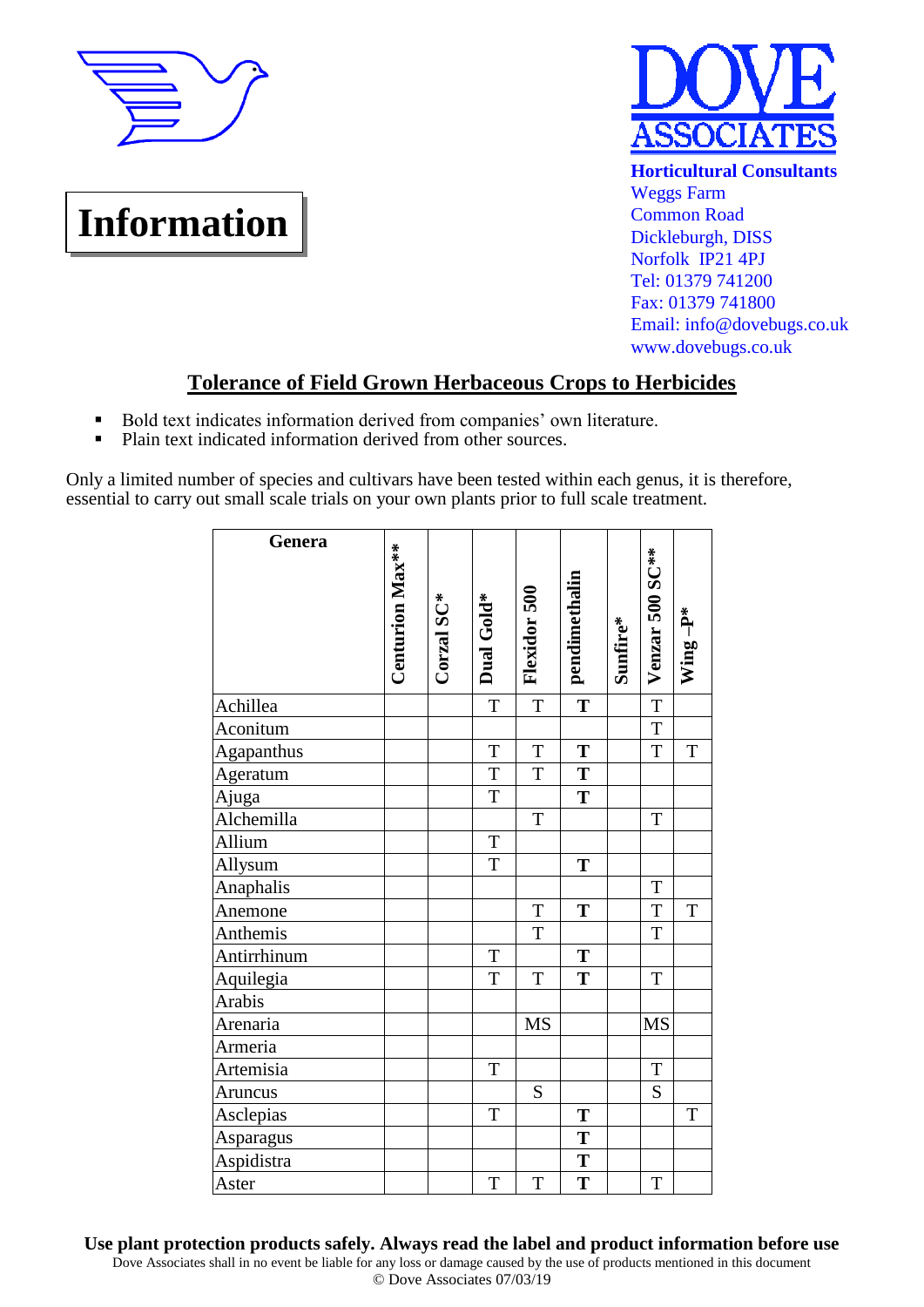| Astilbe       |   |                | $\mathbf T$ | T |   | T           | T              |
|---------------|---|----------------|-------------|---|---|-------------|----------------|
| Astrantia     |   |                | T           |   |   | T           |                |
| Aubretia      |   |                |             |   |   |             |                |
| Bergenia      |   |                | T           |   |   | $\rm T$     |                |
| Begonia       |   |                |             | T |   |             |                |
| Caladium      |   |                |             | T |   |             |                |
| Campanula     |   | T              | <b>MS</b>   | T |   | T           |                |
| Canna         |   |                |             |   |   |             | T              |
| Catharanthus  |   |                |             | T |   |             |                |
| Carex         |   | T              | T           | T |   | T           |                |
| Celosia       |   |                |             | T |   |             |                |
| Centranthus   |   |                |             |   |   |             |                |
| Chrysanthemum |   | T              | T           | T |   | T           | $\mathbf T$    |
| Coreopsis     | T | T              | $\mathbf T$ | T | T | $\rm T$     |                |
| Cortaderia    |   | T              |             |   |   |             |                |
| Crocosmia     |   |                | $\mathbf T$ | T |   | T           |                |
| Dahlia        |   |                |             | T |   | T           |                |
| Delphinium    |   | T              | <b>MS</b>   |   |   | T           |                |
| Dianthus      |   | T              | $\mathbf T$ | T |   | T           | $\mathbf T$    |
| Diascia       |   |                | ${\bf S}$   | T |   | <b>MS</b>   |                |
| Dicentra      |   |                | $\mathbf T$ | T |   |             |                |
| Dierama       |   |                | $\mathbf T$ |   |   | $\mathbf T$ |                |
| Digitalis     |   |                | S           | T |   | S           |                |
| Doronicum     |   |                |             | T |   |             |                |
| Echinacea     |   |                |             | T |   |             | T              |
| Endymion      |   | T              |             |   |   |             |                |
| Epimedium     |   |                |             |   |   | $\mathbf T$ |                |
| Erigeron      |   |                | T           |   |   | T           |                |
| Erodium       |   |                |             |   |   |             |                |
| Eryngium      |   |                | ${\bf S}$   |   |   | S           |                |
| Euphorbia     |   |                | T           |   |   | T           |                |
| Gaillardia    |   | T              | S           | T |   | S           |                |
| Gazania       |   | T              |             |   |   |             |                |
| Geranium      |   | $\overline{T}$ | T           |   |   | T           |                |
| Geum          |   | $\mathbf T$    | $\mathbf T$ | T |   | $\mathbf T$ |                |
| Gladiolus     |   | $\mathbf T$    |             | T |   |             | $\mathbf T$    |
| Gypsophila    |   |                |             | T |   |             |                |
| Helenium      |   |                | T           |   |   | T           |                |
| Helleborus    |   |                | T           |   |   | ${\bf S}$   |                |
| Helianthus    |   |                |             |   |   |             | T              |
| Helianthemum  |   |                |             |   |   |             |                |
| Hemerocallis  |   | T              | T           | T |   | T           | T              |
| Heuchera      |   |                | T           |   |   | <b>MS</b>   | $\overline{T}$ |
| Hosta         |   | T              | $\mathbf T$ | T |   | T           | $\rm T$        |
| Iberis        |   | $\mathbf T$    | T           |   |   | $\mathbf T$ |                |
| Iris          |   | $\mathbf T$    | $\mathbf T$ |   |   | T           | $\mathbf T$    |
| Kniphofia     |   | $\mathbf T$    | T           |   |   | $\mathbf T$ |                |
| Lavandula     |   |                | $\mathbf T$ |   |   | $\mathbf T$ |                |
| Liatris       |   |                |             | T |   |             |                |
| Ligularia     |   | T              |             |   |   |             |                |
|               |   |                |             |   |   |             |                |

**Use plant protection products safely. Always read the label and product information before use** Dove Associates shall in no event be liable for any loss or damage caused by the use of products mentioned in this document © Dove Associates 07/03/19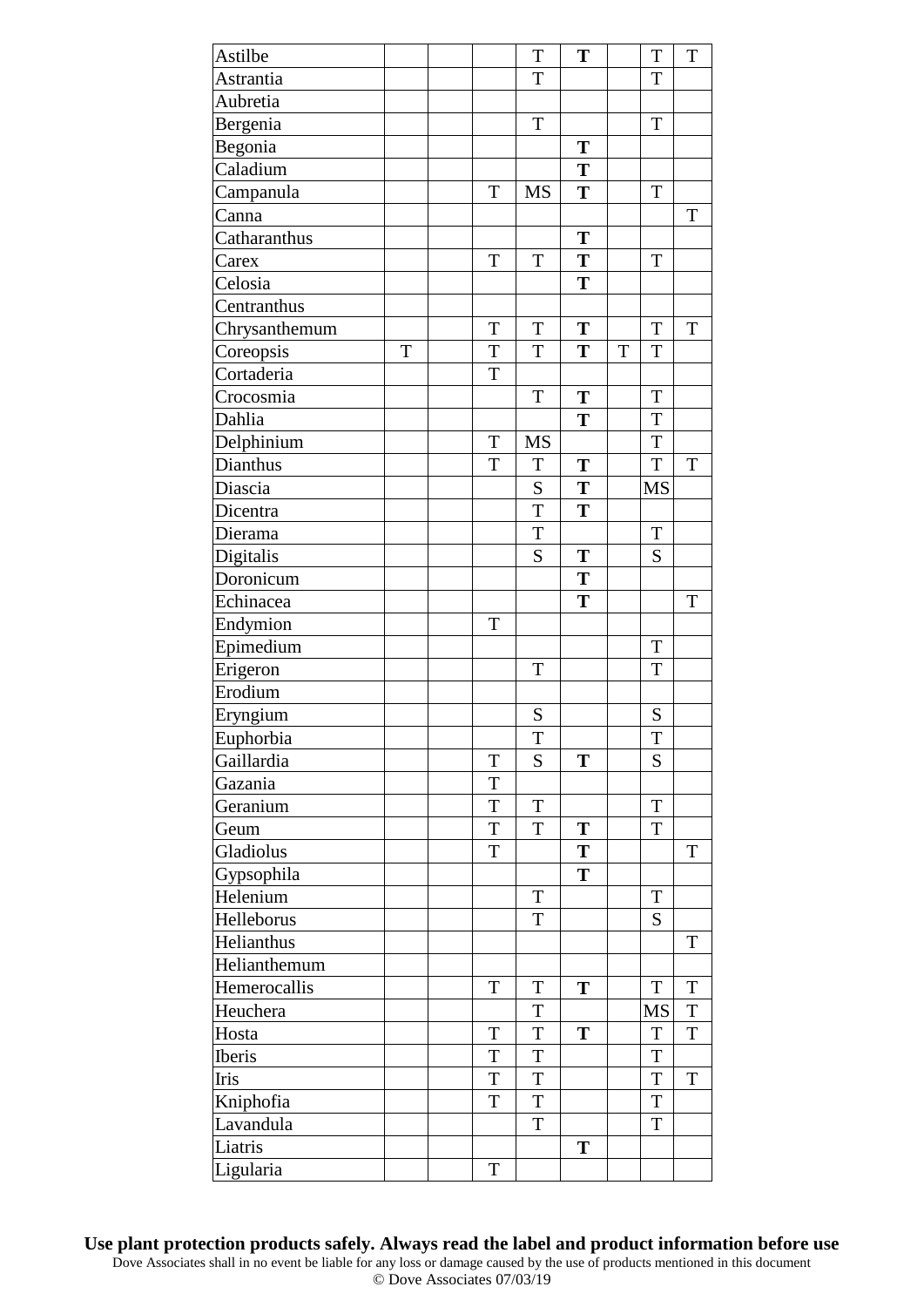| Lilium           | T |             | T |             |             |
|------------------|---|-------------|---|-------------|-------------|
| Liriope          | T |             |   |             |             |
| Lithospermum     |   |             |   | T           |             |
| Lobelia          |   |             |   | T           | T           |
| Lupinus          | T | T           | T | T           |             |
| Lychnis          |   | T           |   | T           |             |
| Lythrum          | T |             | T | T           |             |
| Mesembryanthemum | T |             |   |             |             |
| Muscari          | T |             |   |             |             |
| Narcissus        | T |             | T |             | $\mathbf T$ |
| Nepeta           |   | T           |   | <b>MS</b>   |             |
| Nerium           | T |             |   |             |             |
| Oenothera        | T | <b>MS</b>   |   | S           |             |
| Omphaloides      |   |             |   |             |             |
| Ophiopogon       | T |             | T |             |             |
| Origanum         |   | S           |   | S           |             |
| Ornithogalum     | T |             |   |             |             |
| Pachysandra      | T | T           | T | T           |             |
| Paeonia          |   |             | T | T           |             |
| Papaver          |   | S           |   | S           |             |
| Pelargonium      | T |             | T |             |             |
| Penstemon        | T |             | T |             |             |
| Petunia          | T |             | T |             | $\mathbf T$ |
| Phlox            | T | T           | T | S           | $\mathbf T$ |
| Portulaca        |   |             | T |             | T           |
| Phormium         | T |             |   |             |             |
| Physocarpus      | T |             |   |             |             |
| Physostegia      | T | S           | T | ${\bf S}$   |             |
| Polygonum        |   | T           |   | S           |             |
| Potentilla       | T | T           | T | MS          |             |
| Primula          |   | $\mathbf T$ |   | $\mathbf T$ |             |
| Pulmonaria       |   |             |   | T           |             |
| Pulsatilla       |   | $\mathbf T$ |   | T           |             |
| Rhodohypoxis     |   |             |   |             |             |
| Rudbeckia        |   | $\mathbf T$ | T | T           |             |
| Salvia           |   | T           | T | T           | T           |
| Saxifraga        |   |             |   |             |             |
| Scabiosa         |   |             |   | T           |             |
| Sedum            | T | T           | T | T           | T           |
| Sempervivum      | T |             |   | T           |             |
| Sidalcea         |   | T           |   | T           |             |
| Silene           |   | $\mathbf T$ |   | T           |             |
| Sisyrinchium     |   |             |   |             |             |
| Solidago         | T |             |   | T           | T           |
| <b>Stachys</b>   | T |             |   | T           |             |
| Statice          | T |             |   |             |             |
| <b>Tagetes</b>   | T |             | T |             | T           |
| Tellima          |   |             |   |             |             |
| Thalictrum       |   |             |   | T           |             |
| <b>Thymus</b>    |   |             |   |             |             |

**Use plant protection products safely. Always read the label and product information before use** Dove Associates shall in no event be liable for any loss or damage caused by the use of products mentioned in this document © Dove Associates 07/03/19